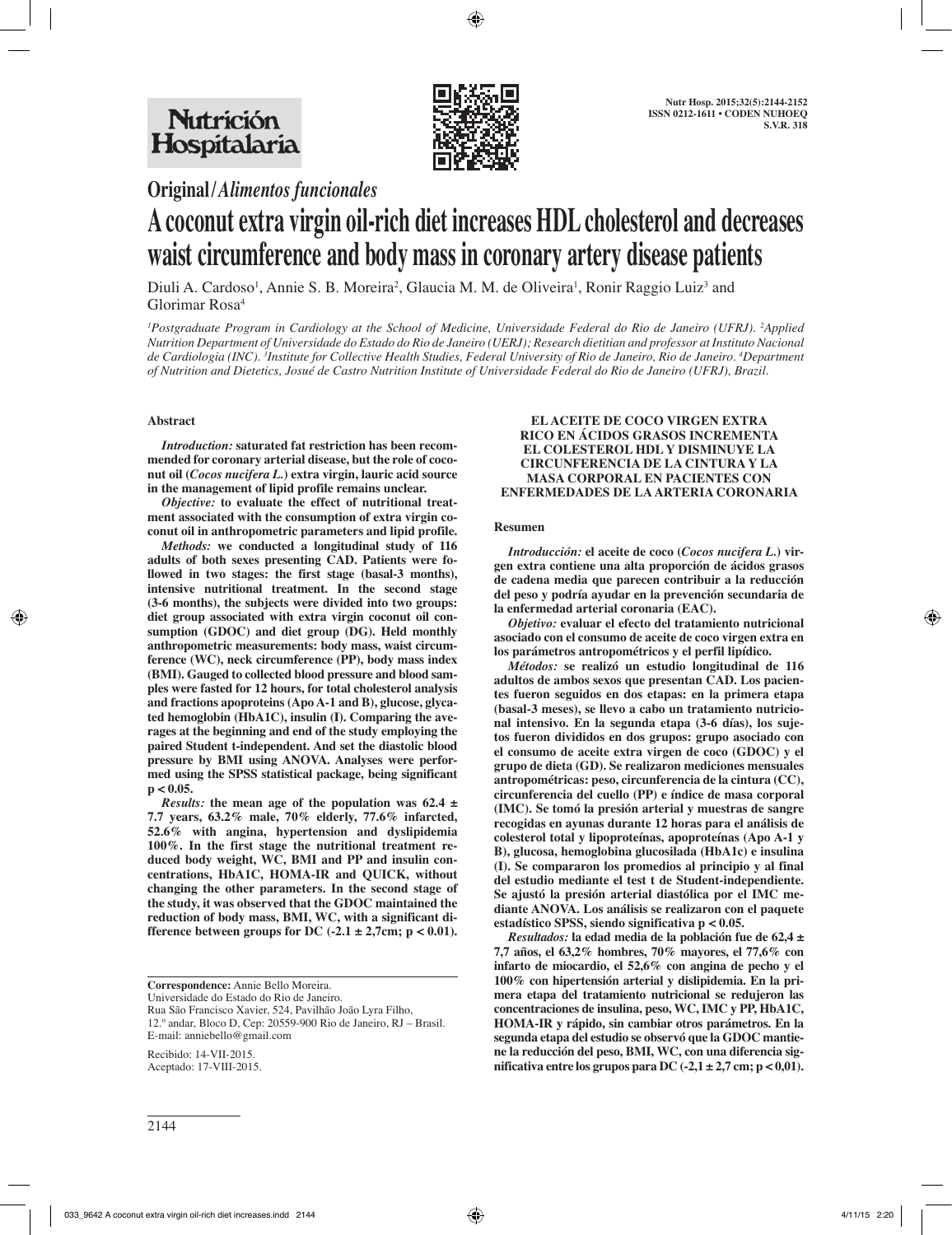**In addition, there was an increase in HDL-C concentrations, Apo A, with significant difference in GD, only for HDL-C**  $(3.1 \pm 7.4 \text{ mg/dL}; \text{p} = 0.02)$ .

*Conclusion:* **it was observed that the nutritional treatment associated with extra virgin coconut oil consumption reduced the CC and increased HDL-C levels in patients with CAD.**

(*Nutr Hosp.* 2015;32:2144-2152)

#### **DOI:10.3305/nh.2015.32.5.9642**

Key words: *Coronary artery disease. Nutritional treatment. Secondary prevention and extra virgin coconut oil.*

## **Introduction**

Secondary prevention for patients with coronary artery disease (CAD) aims to avoid new cardiovascular events<sup>1</sup>. The change towards a healthier lifestyle presents a 44% decrease in mortality from CAD<sup>2,3</sup>. Recent guidelines emphasize the necessity of reducing visceral fat, and controlling blood pressure and dyslipidemia<sup>1,2</sup>.

The adoption of a dietary pattern based on good sources of mono- and polyunsaturated fat, fiber, fruit, vegetables, whole grains, olive oil and nuts results in the decrease of risk factors for cardiovascular disease. On the other hand, according to the National Health and Nutrition Examination Survey (2007-2011), conducted on 759 individuals with CAD, data showed very low compliance to the nutritional and clinical treatment, with only 20% displaying adequate body weight, and 59% having lipid profile control<sup>4</sup>.

New therapeutic targets are necessary to increase compliance to dietary treatments. Due to this necessity, the effects of functional foods<sup>5</sup> have been studied. Although no consensus exists over the subject, functional foods appear to exert some beneficial action on lipid profile and promote better compliance to dietary treatment<sup>6</sup>.

In this context, extra virgin coconut oil (*Cocos nucifera L*.), extracted from the fresh coconut pulp, has been acknowledged for its high proportion of medium-chain fatty acids (MCFA), lauric acid7 (source of vitamin E), and polyphenols with antioxidant activity<sup>8</sup>. The scientific literature has shown benefits of extra virgin coconut oil to the reduction of body  $fat^{9,10,11}$ , but there is still controversy over its effects on lipid profile, since it is a source of saturated fat $11 e 12$ .

Thus, the aim of this study was to evaluate the effect of a diet rich in coconut oil concerning the improvement of lipid profile and anthropometric measurements.

## **Methods**

## *Study subjects and design*

We conducted a nonrandomized 6-month clinical trial, with 360 patients being initially screened. The **Además, se produjo un aumento en las concentraciones de HDL-C, Apo A, con una diferencia significativa en GD, solo para HDL-C (3,1**  $\pm$  **7,4 mg/dl; p = 0,02).** 

*Conclusión:* **se observó que el tratamiento nutricional asociado con el consumo de aceite de coco virgen extra redujo la CC e incrementó los niveles de HDL-C en pacientes con CAD.**

(*Nutr Hosp.* 2015;32:2144-2152)

#### **DOI:10.3305/nh.2015.32.5.9642**

Palabras clave: *Enfermedad coronaria arterial. Tratamiento nutricional. Prevención secundaria y aceite de coco virgen extra.*

study included patients of both genders aged 45-85 years on secondary prevention of CAD (myocardial infarction and/or stable angina), with the use of lipid-lowering drugs for longer than six months, seen at an outpatient department of a specialized cardiology hospital during January-September, 2012. It excluded those who had coronary artery bypass grafting and previous cardiovascular event within less than 6 months, those who had chronic renal failure with creatinine levels greater than 1.2 mg/dL, patients using coconut oil, food supplements, and those who suffered from liver diseases.

From the screened population, 136 patients met the eligibility criteria for the three-month run-in phase in order to homogenize or standardize their food intake. From the third month the allocation was performed for two intervention groups: diet group (DG)  $(n = 22)$ , who remained only with diet, and another group that besides diet received extra virgin coconut oil (CODG)  $(n = 92)$ . The study details are better shown in figure 1.

Patients were seen in a monthly basis at the clinical nutrition department of a specialized hospital where they received intensive dietary treatment with periodic phone calls to assess compliance. In addition, all patients were provided with a telephone number to contact to dispel doubts whenever necessary. Socio economic and demographic data, information on past medical history and present illness, drug therapy, and physical exercise<sup>13</sup> were collected. In each visit, 12-hour fasting blood sample was drawn, 24-hour dietary recall was obtained, anthropometric assessment was made and systemic blood pressure (BP) was measured. At the beginning of the run-in period, all patients were given a adequate nutritional status diet and instructed to follow it until the end of the study.

The experimental protocol was approved by the Research Ethics Committee of Instituto Nacional de Cardiologia (INC)-RJ under no. 0305/2010, and its National Clinical Trial (NCT) number is 01962844. All the volunteers were informed about the procedures they would undergo during the research, and signed the statement of informed consent (SIC).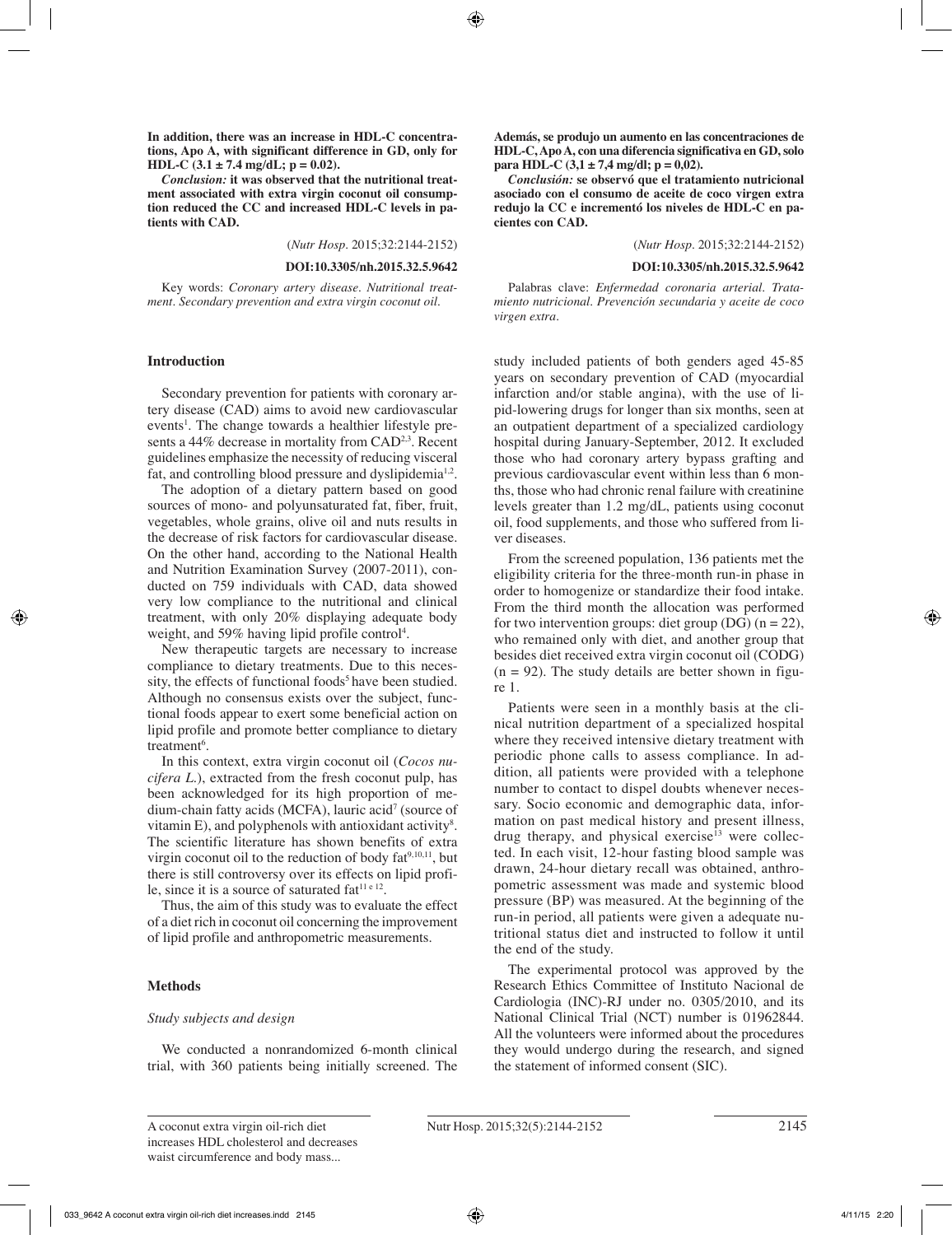

*Fig. 1.—Flowchart of patients in a clinical trial on the effects of the associated or sole intake of extra virgin coconut oil dietary treatment.*

*Anthropometric measurements, physical activity and blood sampling* 

The anthropometric measurements body mass (kg) and height (m) were taken using a digital platform scale coupled with a stadiometer (Filizola®)<sup>14</sup>. BMI was calculated by dividing body mass (kg) by height (m) squared<sup>14</sup>, classified according to the World Health Organization (WHO)<sup>15</sup>.

WC was measured at the midpoint between the last rib and the iliac crest<sup>16</sup>. NC was measured with the subject standing with the head positioned in the Frankfort horizontal plane, the upper edge of the tape was placed under the cricoid cartilage and applied perpendicularly around the neck<sup>17</sup>. Blood pressure was measured twice in the right arm by the trained investigator, with a mercury sphygmomanometer and stethoscope after subjects had rested for a minimum of 10 minutes $18$ .

Physical activity was considered when patients trained at least once a week. Physical exercise was assessed as metabolic equivalent of task (MET) expressed in kcal/day19. Patients were considered sedentary when they did not perform physical exercise, or when they exercised with caloric expenditure below 3 METs and a frequency of less than two times per week. Patients were advised to keep the level of habitual physical activity.

Blood samples were drawn after 12 hours of overnight fasting. The samples were taken in blood collection vacuum tubes containing heparin. The collection tubes were then centrifuged for 15 min at 4°C and 3.000 rpm.

TG, TC, and HDL-C and LDL-C<sup>20</sup> were analyzed. Serum levels of ApoA-1 and ApoB were measured by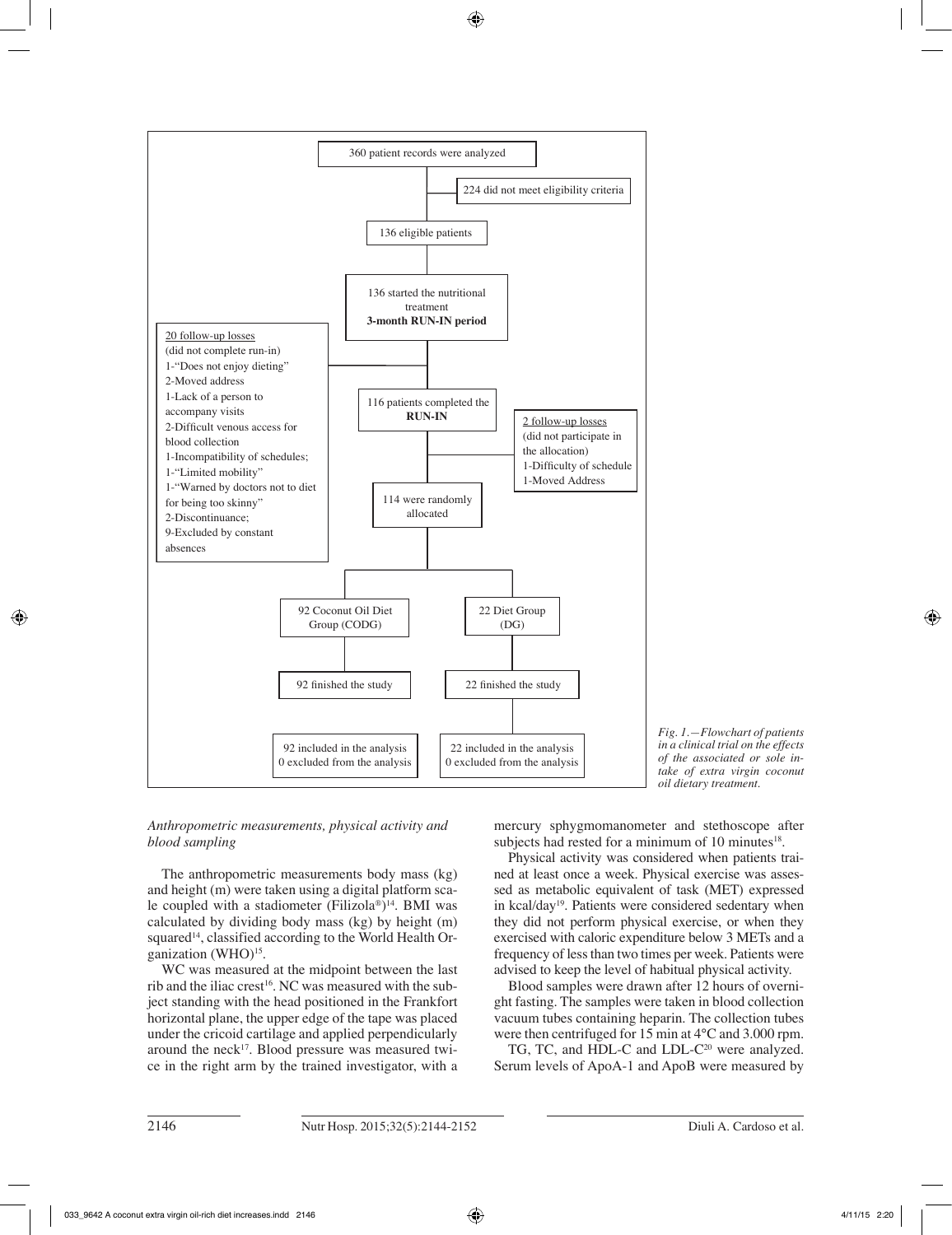immunoturbidimetric assay<sup>21</sup>. Fasting plasma glucose was measured by the spectrophotometric method using the glucose oxidase/peroxidase. The glycated hemoglobin (HgA1c), by by turbidimetric immunoassay. All analyses were performed at the clinical laboratory of INC (Rio de Janeiro, Brazil) through the automated method (ARCHITECT ci8200, Architect® Abbott, Abbott Park, IL, USA) using commercial kits (Abbott ARCHITECT c8000®, Abbott Park, IL, USA).

# *Diet design and supplementation*

The diet was prescribed during the run-in period according to the dietary habits of volunteers and nutritional recommendations for individuals with dyslipidemia<sup>22</sup>. The total energy expenditure was calculated considering the recommendations of the Dietary Reference Intake, 200523, and of the National Cholesterol Education Program - Adult Treatment Panel III (NCEP ATPIII) (2002)<sup>24</sup> considering the current BM. At each visit, a 24-hour recall was used to assess patient compliance to the offered nutritional treatment. In order to assess changes in the habitual dietary pattern, baseline 24-hour recalls were compared to those three months after intervention. Data were analyzed using the computer program Food Processor Version 7.2 (Esha Research, Salem, USA, 1998).

The CODG received extra virgin coconut oil in sachets containing 13 mL (30 units per month), totaling 90 sachets per patient. Patients were instructed to consume one sachet per day, alone or added to fruit, without subjecting it to heat.

Coconut oil was donated by COPRA Food Industry, Maceió, AL, Brazil.

The composition of fatty acids of coconut oil was obtained by the Analytical Chemistry Organic Laboratory of Centro de Pesquisas e Desenvolvimento Leopoldo Américo Miguez de Mello (CENPES)/Rio de Janeiro, RJ, Brazil. Vitamin E and phytosterols contents were determined by the Instituto de Tecnologia de Alimentos/Centro de Ciências e Qualidade de Alimentos, Campinas, São Paulo, SP, Brazil (Table I).

# *Statistical analysis*

The results were expressed as percentage and mean  $\pm$  standard deviation (SD). The chi-square test (c<sup>2</sup> test) was performed to compare categorical variables between groups. Kolmogorov-Smirnov adhesion test was performed.

Paired Student's *t*-test or *Wilcoxon Signed Ranks* was used to assess changes in anthropometric and biochemical variables after the intervention period in each group. While the effect of the intervention groups was evaluated by Student t test independent or *Mann-Whitney U test* according to the distribution of variables.

The difference between DG and CODG was evaluated by Student's *t*-test. Through the analysis of variance for repeated measures, DBP was adjusted for BM, and the development of HDL-C and WC in CODG and DG was evaluated. All analyses were performed using SPSS, version 20.0. When  $p < 0.055$ , the finding was considered statistically significant.

# **Results**

One hundred and thirty-six patients were included in the study. Among them, one hundred and fourteen (85.3%) managed to complete the run-in period. The majority of the participants who abandoned the study

| <b>Table I</b><br>Nutrient composition of a serving of coconut oil |                |                                                  |      |                                                  |                   |  |  |  |
|--------------------------------------------------------------------|----------------|--------------------------------------------------|------|--------------------------------------------------|-------------------|--|--|--|
| Coconut oil composition <sup>1</sup>                               |                | Composition of fatty acids $(\frac{\%}{100g})^2$ |      | Composition of phytosterols<br>and vitamin $E^3$ | $ND < 300^a$      |  |  |  |
| Energy, kcal/kJ                                                    | 127/533        | C6:0 Caproic                                     |      | <b>Brassicasterol</b>                            | $5.61(0.11)^{b}$  |  |  |  |
| Carbs, $g$                                                         | $\overline{0}$ | C8:0 Caprylic                                    | 7,0  | Campesterol                                      | $13.75(0.53)^{b}$ |  |  |  |
| Protein, $g$                                                       | $\Omega$       | C <sub>10:0</sub> Capric                         | 6,0  | Stigmasterol                                     | $32.43(0.33)^{b}$ |  |  |  |
| Total Fat, g                                                       | 14             | $C12:0$ Lauric                                   | 48,0 | Beta-sitosterol                                  | $ND < 0.02^a$     |  |  |  |
| Saturated fat, g                                                   | 13             | C <sub>14</sub> :0 Myristic                      | 19,0 | Alpha-tocopherol                                 | $ND < 0.02^a$     |  |  |  |
| Trans fat, g                                                       | $\Omega$       | C <sub>16:0</sub> Palmitic                       | 9,0  | Beta-tocopherol                                  | $ND < 0.02^a$     |  |  |  |
| Monounsaturated fats, g                                            | 0.8            | C <sub>18:1</sub> Stearic                        | 3,0  | Gama-tocopherol                                  | $ND < 0.02^a$     |  |  |  |
| Polyunsaturated fats, $g$                                          | 0.2            | C <sub>18:1</sub> PUFA 9 Oleic                   | 8,0  | Delta-tocopherol                                 | $ND^a$            |  |  |  |
| Cholesterol, $mg$                                                  | $\overline{0}$ |                                                  |      | Vitamin E $(IU/100 g)$                           | $ND < 300^a$      |  |  |  |
| Fiber, mg                                                          | $\theta$       |                                                  |      |                                                  |                   |  |  |  |
| Sodium, mg                                                         | $\Omega$       |                                                  |      |                                                  |                   |  |  |  |

<sup>1</sup>Composition held in 15ml of extra virgin coconut oil = 1 tablespoon.

2 Source: Laboratory of Analytical Chemistry Organic Cenpes/Rio de Janeiro, RJ, Brazil.

3 Source: Institute of Food Technology, Science Center and Food Quality, Campinas, São Paulo, SP, Brazil Laboratory.

a ND: not detected value; b Average and estimated standard deviation; mg/dL: milligram per deciliter; IU: international unit.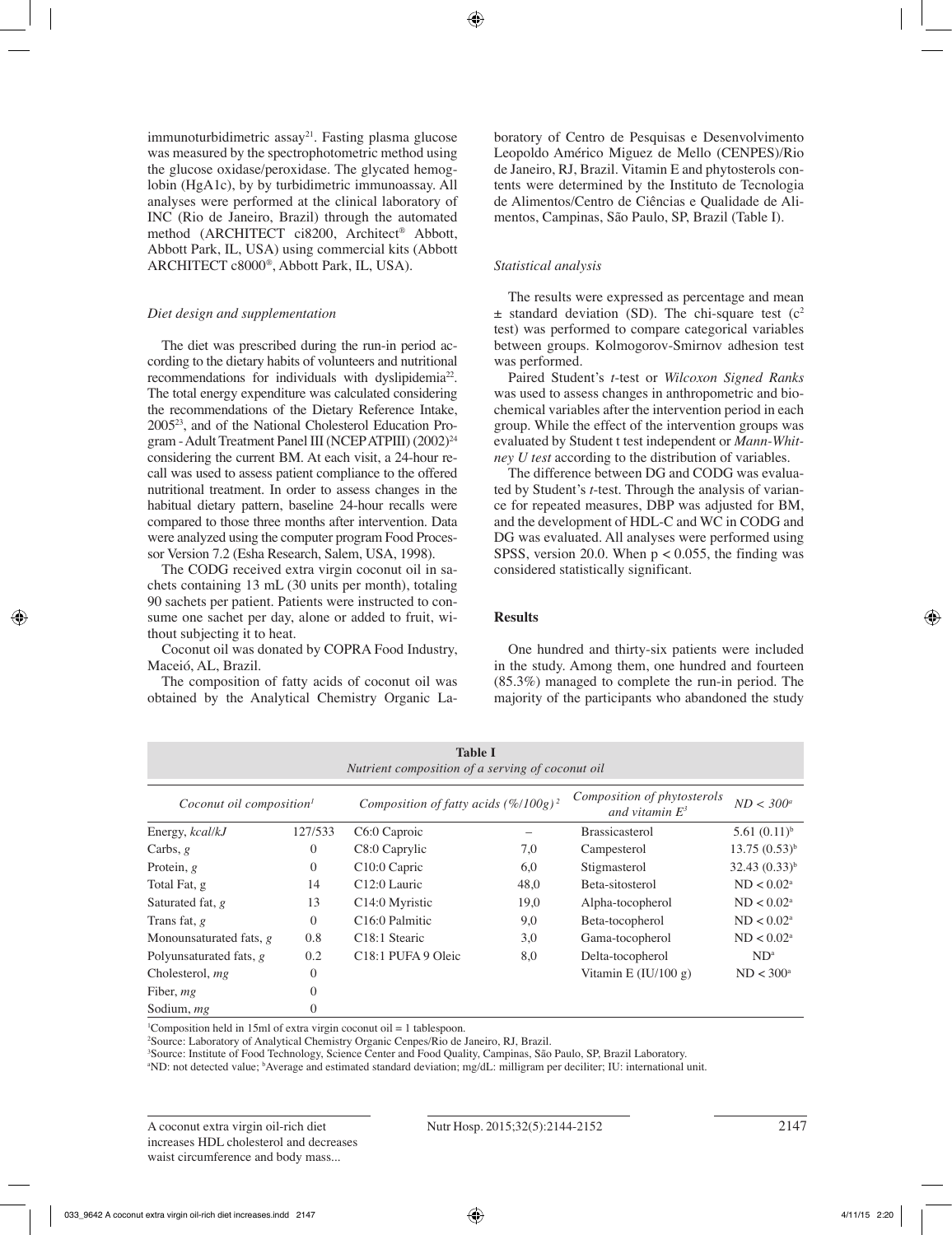did not return after the baseline visit due to scheduling difficulties (Fig. 1).

The main characteristics of the population are shown in table II; there was no significant difference between the studied groups since the beginning of intervention.

The mean age of the studied population was  $62.4 \pm$ 7.7 years, with 70% of elderly individuals, and 63.2% of males. There were 100% hypertensive and 94.5% dyslipidemic patients on regular medication to control these diseases.

During the run-in period, there was significant decrease in body mass (BM), body mass index (BMI), neck circumference (NC), waist circumference (WC) and glycemic profile (data not shown).

Table III shows the effect of an extra virgin coconut oil-rich diet on anthropometric data and on the blood pressure (BP) after three months of intervention.

Data showed that the CODG significantly decreased their BM, BMI, NC, WC, with a statistical difference between the groups for WC  $(-2.1 \pm 2.7; p < 0.01)$ (Fig. 2A). We also observed the reduction of diastolic blood pressure (DBP) in the CODG; however, after adjustment for BMI, no significant difference was found (data not shown). There was no significant difference in physical activity between both groups at the beginning and during the phases of the study (data not shown).

CODG presented an increase on serum concentrations of HDL-C (CODG:  $3.1 \pm 7.4$  mg/dL:  $p < 0.01$ 

*vs.* DG:  $-1.2 \pm 8.5$  mg/dL;  $p = 0.52$ ) and apoprotein A (apoA) (CODG: 4.7 ± 12.7; p = 0.01 *vs.* DG: -3.9 ±  $2,7$ ;  $p = 0.27$ ).

We notice the effect of a coconut-rich diet on the levels of HDL-C in figure 2B. We may also observe a small increase on the concentrations of apoprotein B (apoB) in the CODG, however with no difference on seric concentrations of low-density lipoprotein cholesterol (LDL-C) and total cholesterol (TC).

The dietary assessment, undertaken through the 24 hour recalls, showed decrease in the total energy expenditure  $(-748.9 \pm 1110.6 \text{ kcal}; p < 0.01)$ , lipids  $(-4.1)$  $\pm$  11.4; p < 0.01), saturated fat (-2  $\pm$  5.1%; p < 0.01), cholesterol (-70.9  $\pm$  199.1 mg/dL; p < 0.01) and sodium (-814.5  $\pm$  1583.2 mg/d; p < 0.01), after the run-in period (data not shown). After the run-in period, the CODG presented increased intake of lipids and saturated fatty acids, with reduced carbohydrate intake. There was no modification in the DG group. The statistical analyses showed no difference between the groups.

## **Discussion**

The results of this study show that the inclusion of 13 mL of extra virgin coconut oil in a diet increases significantly the HDL-C levels and decreases the WC. Previous studies involving the intake of coconut oil have linked it to the reduction of abdominal fat, as the

| <b>Table II</b><br>Baseline characteristics of the groups CODG and $DG1$ |                  |                  |                   |  |  |  |  |
|--------------------------------------------------------------------------|------------------|------------------|-------------------|--|--|--|--|
| Variables<br>$CODG (n = 2)$<br>$DG (n = 22)$<br>p                        |                  |                  |                   |  |  |  |  |
| Age, years                                                               | $62.5 \pm 8.02$  | $63.2 \pm 11.5$  | $0.94^2$          |  |  |  |  |
| Weight, kg                                                               | $79.7 \pm 15.7$  | $79.59 \pm 14.1$ | $0.96^2$          |  |  |  |  |
| BMI, $kg/m^2$                                                            | $29.9 \pm 5.8$   | $29.7 \pm 5.2$   | 0.82 <sup>2</sup> |  |  |  |  |
| Inactivity, $\%$ ( <i>n</i> )                                            | 71.1 (66)        | 81.8 (18)        | 0.11 <sup>3</sup> |  |  |  |  |
| Diabetes mellitus type 2, $\mathcal{P}(n)$                               | 50(46)           | 36.4(8)          | $0.44^{3}$        |  |  |  |  |
| Hypoglycemic, $\%$ (n)                                                   | 48.9(45)         | 40.9(9)          | $0.50^{3}$        |  |  |  |  |
| Angina, $\%$ (n)                                                         | 46.7(43)         | 40.9(9)          | $0.80^{3}$        |  |  |  |  |
| Acute myocardial infarction, $\%$ (n)                                    | 77.2 (71)        | 77.3(17)         | $0.15^3$          |  |  |  |  |
| C-Total, $mg/dL$                                                         | $177.5 \pm 51.8$ | $176.9 \pm 68.6$ | $0.96^2$          |  |  |  |  |
| $LDL$ -col, $mg/dL$                                                      | $108.3 \pm 45.1$ | $114.5 \pm 55.5$ | 0.58 <sup>2</sup> |  |  |  |  |
| HDL-col, mg/dL                                                           | $37.5+9.2$       | $37.5+9.3$       | $0.96^2$          |  |  |  |  |
| Triglycerides, mg/dL                                                     | $153.7 \pm 71.2$ | $153.0\pm 68.9$  | 0.71 <sup>2</sup> |  |  |  |  |
| $SBP, \text{mmHg}$                                                       | $129.0 \pm 19.0$ | $128.1 \pm 15.9$ | $0.84^2$          |  |  |  |  |
| DBP, $mmHg$                                                              | $77.8 \pm 11.5$  | $81.3+9.9$       | 0.18 <sup>2</sup> |  |  |  |  |

Abbreviations: SBP: SBP; DBP: diastolic blood pressure; C-total: total cholesterol; HDL-C: high density lipoproteins cholesterol; LDL-C: low density lipoprotein cholesterol; TG-: triglycerides.

Results are expressed as mean  $\pm$  SD or percentage.

2 T-Student test between CODG and DG.

<sup>3</sup>Chi-square  $\chi^2$  test between the groups, statistically significant for  $p < 0.05$ .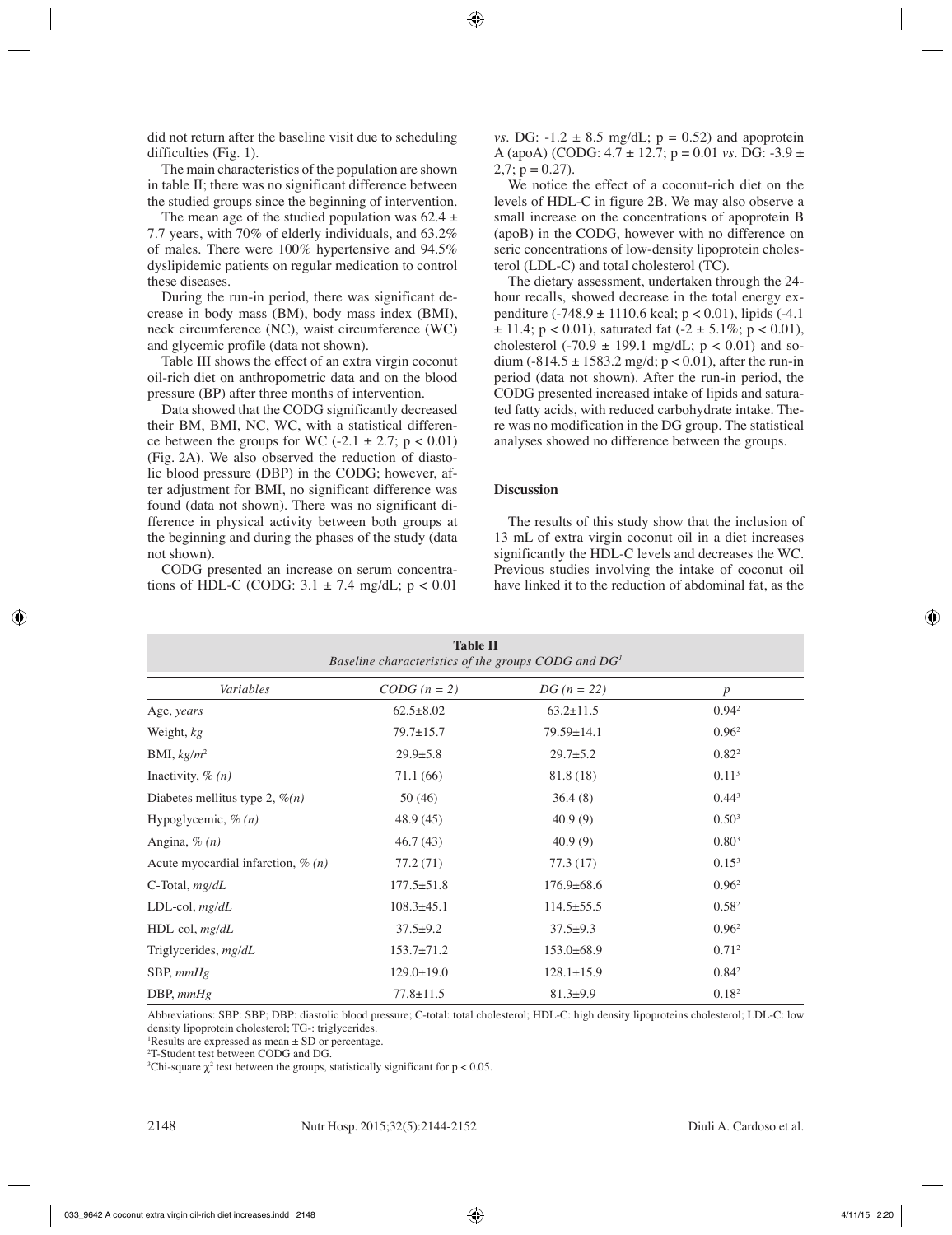study by Assunção et al., 2009<sup>25</sup>, after a 30 mL/d supplement of coconut oil in comparison to soy oil, and the study by Liau et al., 2011<sup>26</sup> evaluating the effect of 30 mL/d virgin coconut oil.

According to the literature, extra virgin coconut oil consists mainly of medium-chain triglycerides (MCT), about 60% (Table I). Other studies into the use of MCT show their effect on reducing body weight when compared to long-chain triglycerides  $(LCT)^{27-32}$ . MCT seem to have a beneficial effect also on abdominal  $fat^{30,31}$  for which one of the potential mechanisms is the low incorporation of MCT into the adipose tissue.

Another result that draws attention is the reduction of DBP in the group that consumed extra virgin coconut oil. Animal experiments have found the protective effect of coconut oil on blood pressure $33,34,35$ ; authors attribute this effect to the presence of polyphenols in the oil.

The current study showed the beneficial effects of an extra virgin coconut oil-rich diet on the significant increase of serum levels of HDL-C ( $5\%$ ;  $p = 0.01$ ) with no change in the levels of TC, LDL-C and triglycerides (TG). Feranil *et al.*36 also found positive association between coconut oil intake and the increase of serum levels of HDL-C. Nevertheless, Assunção *et al.*,

| <b>Table III</b>                                                                                                      |
|-----------------------------------------------------------------------------------------------------------------------|
| Effect of dietary intervention with diet and supplementation with extra virgin coconut oil in the anthropometric data |
| and blood pressure <sup>1</sup>                                                                                       |

|                    | $CODG (n = 92)$  |                 |                  | $DG (n = 22)$    |                |                  |                  |
|--------------------|------------------|-----------------|------------------|------------------|----------------|------------------|------------------|
| Variables          | <b>Baseline</b>  | $\Delta T I$    | $\boldsymbol{p}$ | <b>Baseline</b>  | $\Delta T2$    | $\boldsymbol{p}$ | $\boldsymbol{p}$ |
| Weight, kg         | $78.1 \pm 15.2$  | $-0.6 \pm 1.8$  | $\leq 0.01*$     | $78.5 \pm 13.9$  | $-0.4 \pm 2.2$ | 0.49             | 0.72             |
| BMI, $kg/m^2$      | $29.3 \pm 5.5$   | $-0.2\pm 0.7$   | $\leq 0.01*$     | $29.3 \pm 5.1$   | $-0.1 \pm 0.8$ | 0.51             | 0.56             |
| WC, cm             | $100.1 \pm 11.8$ | $-2.1 \pm 2.7$  | $\leq 0.01*$     | $100.2 \pm 10.7$ | $-0.2\pm2.6$   | 0.37             | $<0.01**$        |
| NC, cm             | $38.0 \pm 3.8$   | $-0.4\pm0.9$    | $\leq 0.01*$     | $38.4 \pm 3.8$   | $-0.2\pm0.8$   | 2.34             | 0.31             |
| $SBP, \text{mmHg}$ | $129.0 \pm 19$   | $-3.3 \pm 18.2$ | 0.06             | $128.1 \pm 15.9$ | $0.9 \pm 13.7$ | 0.76             | 0.32             |
| DBP, $mmHg$        | $77.8 \pm 11.5$  | $-3.5 \pm 13.8$ | $<0.01*$         | $81.3+9.9$       | $-4.3 \pm 10$  | 0.05             | 0.60             |

Abbreviations: BMI: body mass index; NC: neck perimeter; WC: waist circumference; SBP: systolic blood pressure; DBP: diastolic blood pressure.

<sup>1</sup>Results in mean  $\pm$  SD.

 $\Delta T1 = (3$  months-baseline);  $\Delta T2 = (3$  months-baseline).

\*Statistically significant between 3 months ( $p < 0.05$ ).

\*\*Statistically comparing the mean DG and CODG groups (p < 0.05).

| <b>Table IV</b>                                                                                                          |
|--------------------------------------------------------------------------------------------------------------------------|
| Effect of dietary intervention with diet and supplementation with extra virgin coconut oil in lipid profile <sup>1</sup> |

| Variables        |                  | $CODG (n = 92)$ |              |                  | $DG (n = 22)$   |                  |                  |
|------------------|------------------|-----------------|--------------|------------------|-----------------|------------------|------------------|
|                  | <b>Baseline</b>  | $\Delta T I$    | p            | <b>Baseline</b>  | $\Delta T2$     | $\boldsymbol{p}$ | $\boldsymbol{p}$ |
| TC, mg/dL        | $177.4 \pm 51.8$ | $5.9 \pm 35.4$  | 0.11         | $176.9 \pm 68.6$ | $11.2 \pm 31.6$ | 0.11             | 0.61             |
| $HDL-C, mg/dL$   | $37.5+9.2$       | $3.1 \pm 7.4$   | $\leq 0.01*$ | $37.6 \pm 9.3$   | $-1.2 + 8.5$    | 0.52             | $\leq 0.01**$    |
| $LDL-C, mg/dL$   | $108.3 \pm 45.2$ | $4.0 \pm 31.2$  | 0.13         | $114.5 \pm 55.6$ | $2.6 \pm 32.7$  | 0.70             | 0.77             |
| $TG$ , $mg/dL$   | $153.8 \pm 71.2$ | $-2.0 \pm 70.5$ | 0.78         | $153.0\pm 69.0$  | $23.3 \pm 72.4$ | 0.14             | 0.13             |
| ApoA, $mg/dL$    | $137.2 \pm 18.9$ | $4.7 \pm 12.7$  | $0.01*$      | $141.8 \pm 18.9$ | $-3.9 \pm 2.7$  | 0.20             | 0.27             |
| ApoB, $mg/dL$    | $94.9 \pm 23.4$  | $6.4 \pm 17.6$  | $0.01*$      | $95.0 \pm 21.1$  | $7.4 \pm 18.1$  | 0.07             | 0.66             |
| Glucose, $mg/dL$ | $118.0 \pm 34.1$ | $1.4\pm 23.6$   | 0.57         | $116.0\pm42.7$   | $-4.2 \pm 25.2$ | 0.44             | 0.32             |
| $HgA1$ , $mg/dL$ | $6.2 \pm 1.1$    | $0.1 \pm 0.6$   | 0.05         | $6.1 \pm 0.7$    | $0.1 \pm 1.0$   | 0.62             | 0.14             |
| $UA$ , $mg/dL$   | $5.8 \pm 1.5$    | $0.3 \pm 1.3$   | 0.05         | $6.2 \pm 1.5$    | $-0.0 \pm 1.0$  | 0.94             | 0.24             |

Abbreviations: TC: total cholesterol; HDL-C: high density lipoproteins cholesterol; LDL-C: low density lipoprotein cholesterol; TG: triglycerides; ApoA: apoprotein A; ApoB: Apoprotein B; HbA1C: glycated hemoglobin; UA: uric acid.

<sup>1</sup>Results in mean  $\pm$  SD.

 $\Delta T1 = (3$  months-baseline);  $\Delta T2 = (3$  months-baseline).

**\***Within 3 months statistically significant (p < 0.05).

**\*\***Statistically comparing the mean DG and CODG groups (p < 0.05).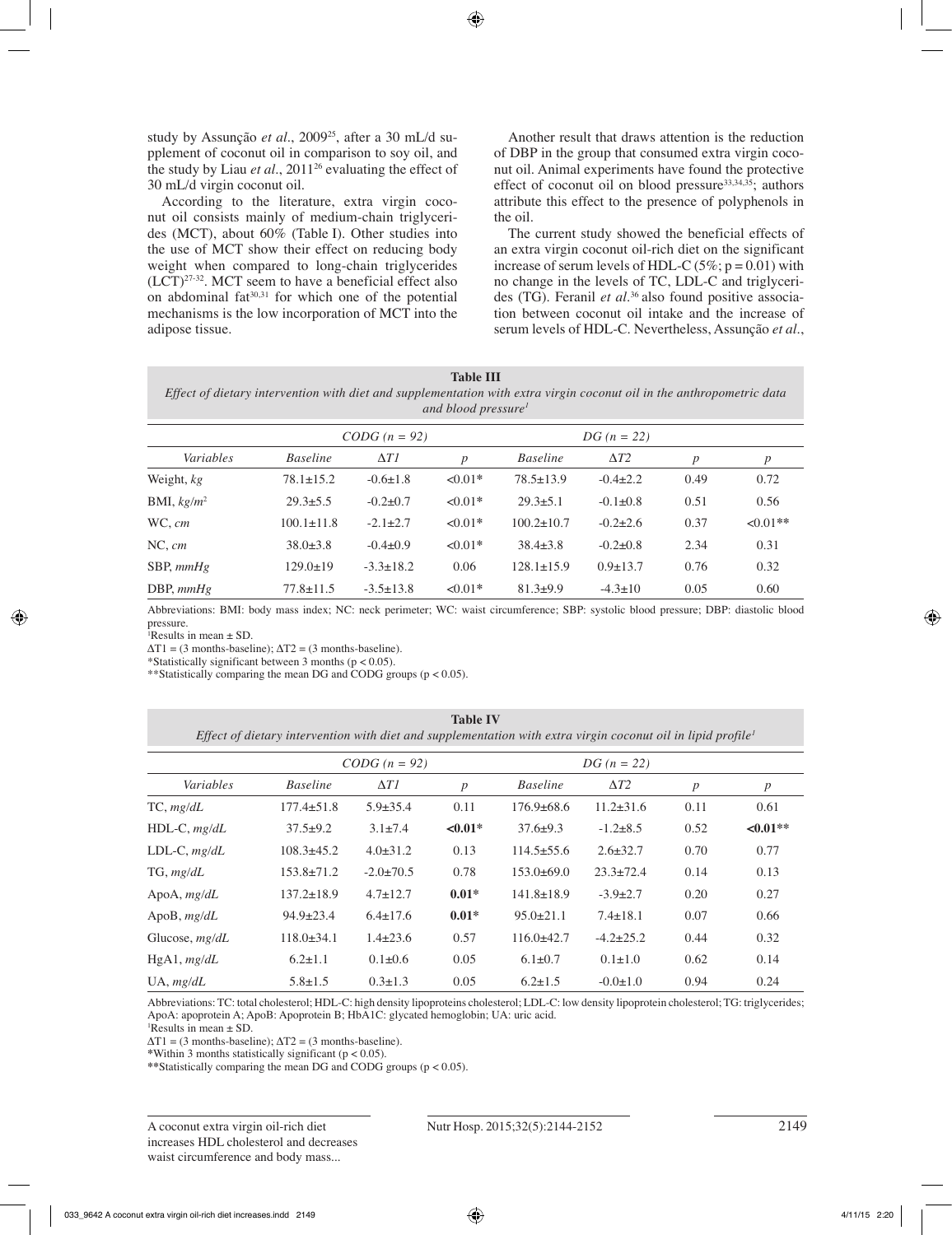| <b>Table V</b><br>Dietary characteristics during the intervention <sup>1</sup> |                                  |                   |                  |                    |                    |                  |                  |  |
|--------------------------------------------------------------------------------|----------------------------------|-------------------|------------------|--------------------|--------------------|------------------|------------------|--|
|                                                                                | $CODG (n = 92)$<br>$DG (n = 22)$ |                   |                  |                    |                    |                  |                  |  |
| Variables                                                                      | <b>Baseline</b>                  | $\Delta T I$      | $\boldsymbol{p}$ | <b>Baseline</b>    | $\Delta T2$        | $\boldsymbol{p}$ | $\boldsymbol{p}$ |  |
| Energy, kcal                                                                   | $1508.3 \pm 669.6$               | $76.5 \pm 707.2$  | 0.31             | $1580.3 \pm 565.5$ | $-0.5 \pm 858.2$   | 0.98             | 0.69             |  |
| PTN, %VET                                                                      | $24.1 \pm 7.1$                   | $-1.8+9.8$        | 0.09             | $25.3 \pm 8.5$     | $-1.7 \pm 12.5$    | 0.58             | 0.97             |  |
| CHO, %VET                                                                      | $55.5+9.6$                       | $-3.0 \pm 11.2$   | $0.01*$          | $55.1 \pm 11.2$    | $-2.9 \pm 16.7$    | 0.49             | 0.98             |  |
| LIP, $\%VET$                                                                   | $20.1 \pm 8.5$                   | $4.5 \pm 9.6$     | ${<}0.01*$       | $20.1 \pm 9.2$     | $4.9 \pm 18.2$     | 0.29             | 0.89             |  |
| $SFA, \%$                                                                      | $6.5 \pm 3.6$                    | $5.9 \pm 4.8$     | $< 0.01*$        | $6.4 \pm 2.6$      | $3.7 \pm 10.3$     | 0.16             | 0.17             |  |
| MFA, $%$                                                                       | $6.2\pm4.1$                      | $0.2\pm5.4$       | 0.67             | $6.9{\pm}4.4$      | $0.5 \pm 6.8$      | 0.78             | 0.87             |  |
| $PFA, \%$                                                                      | $3.4 \pm 2.6$                    | $-0.6 \pm 3.3$    | 0.12             | $3.3 \pm 2.8$      | $-0.2 \pm 3.8$     | 0.85             | 0.89             |  |
| Cholesterol, $mg/d$                                                            | $179.8 \pm 122.6$                | $-10.9 \pm 170.7$ | 0.54             | $212.8 \pm 137.0$  | $54.9 \pm 288.6$   | 0.44             | 0.20             |  |
| Sodium, $mg/d$                                                                 | $1311.2\pm 768.7$                | $-57.7 \pm 894.7$ | 0.54             | $1251.4\pm 680.8$  | $368.1 \pm 1092.0$ | 0.18             | 0.06             |  |
| Fiber, $g/d$                                                                   | $26.9 \pm 16.6$                  | $-0.3 \pm 18.7$   | 0.86             | $25.7 \pm 11.0$    | $-6.8 \pm 10.3$    | $0.01*$          | 0.19             |  |

Abbreviation: PTN: protein; CHO: carbohydrate; LIP: lipids; SFA: saturated fatty acids; MFA: monounsaturated fatty acids; PFA: polyunsaturated fatty acids.

1 Resultados expressos em média ± SD.

 $\Delta T1 = (3$  months-baseline);  $\Delta T2 = (3$  months-baseline).

\*Within 3 months statistically significant ( $p < 0.05$ ).



*Fig. 2.—Evolution of WC (A) and HDL-C (B) between the groups (DG x CODC) during the three-month intervention. \*Test of analysis of variance for repeated measures, p < 005.*

200925, by comparing refined coconut oil and refined soy oil, did not find any benefit in the lipid profile, and Liau *et al.* 2011<sup>26</sup> did not find any effect either. Two other studies with isolated MCT also found no important change in the lipid profile $30,31$ .

Experimental studies in which animals were fed diets supplemented with virgin coconut oil showed increased levels of HDL-C and decreased levels of LDL-C, TG and  $TC^{37}$ . Authors credited the results to the action of polyphenols and vitamin E, present in the virgin coconut oil. Besides, saturated fat is known to have a role in the improvement of HDL-C levels by increasing the activity of lecithin cholesterol acetyltransferase  $(LCAT)^{38}$ . The elevation of HDL-C levels, with no change in LDL-C levels, in our population of chronic CAD patients was highly significant, for evidence point that normal concentrations of HDL-C are associated with minor risk of non-lethal infarct<sup>39</sup> and low concentrations of  $HDL-C$ are strong predictors of infarct<sup>40</sup>. And further, that the lower the LDL-col lower the cardiovascular morbidity and mortality<sup>41</sup>.

Dietary interventions that contribute to the increase of HDL concentrations are rare; therefore our findings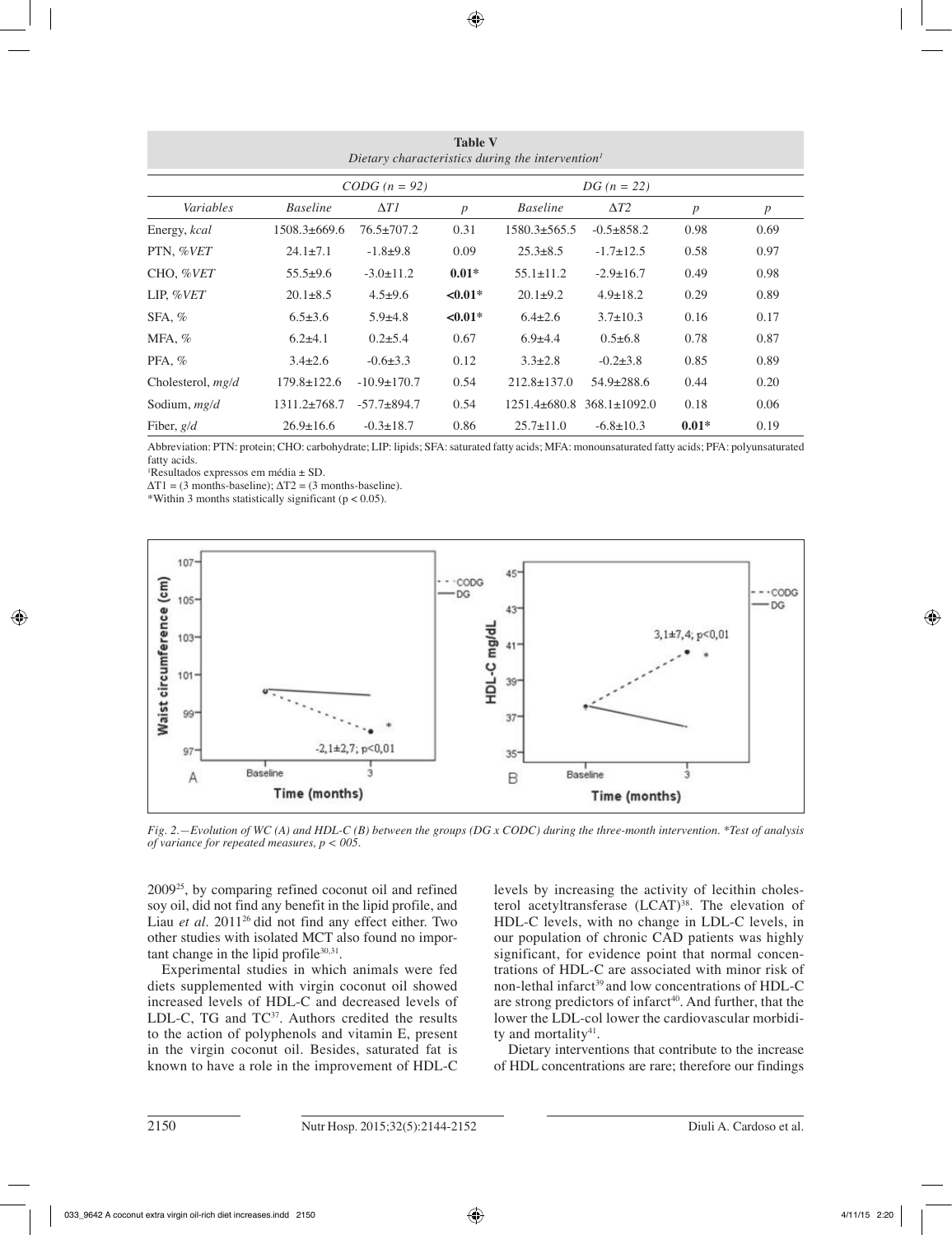were highly significant and unprecedented in this group of patients with chronic coronary disease. The intake of this kind of fat meets strong opposition from people in general, although studies have not proved the association between the intake of saturated fat and cardiovascular disease or CAD42. Also, considering a specific population that regularly used this coconut oil, there was no positive association with the onset of cardiovascular disease<sup>10</sup>.

Our study presents some limitations: small sample size in the diet group, absence of randomization when allocating patients to nutritional intervention. However, it is noteworthy that CODG and DG were comparable in relation to anthropometric and biochemical data.

# **Conclusion**

Nonpharmacological interventions are essential for risk factor control in secondary prevention among patients with coronary disease. Our study showed that a diet rich in extra virgin coconut oil seems to favor the reduction of WC and the increase of HDL-C concentrations, aiding with secondary prevention for CAD patients.

## **Acknowledment**

This study was funded by Institute of National Cardiology. The authors declare no conflicts of interest.

## **Authors' contributions**

DAC, GMMO, ABM, RRL and GR were responsible for the study conception and design, and the drafting of the manuscript; DAC, GMMO, ABM, RRL and GR participated in the analysis and interpretation of data; GMMO, ABM and GR critically revised the article for intellectual content; RRL developed the statistics; all authors are accountable for the final approval of the manuscript. None of the authors had a conflict of interest.

#### **References**

- 1. Smith SC, Benjamin C, Benjamin EJ, Bonow RO, Braun LT, Creager MA, Franklin BA, Gibbons RJ, James HS. Stein and Kathryn A. Taubert Lloyd-Jones DM, Minissian M, Mosca L, Peterson ED,. Sacco RL, John BA, Stein and Kathryn A. Taubert S and K. AHA/ACCF Secondary Prevention and Risk Reduction Therapy for Patients With Coronary and Other Atherosclerotic Vascular Disease:Update A Guideline From the American Heart Association and American College of Cardiology Foundation. *Circulation* 2011; 124(22): 2458-73.
- 2. Ford E S, M.D, Umed A. Ajani, M.B, Janet B. Croft, Critchley JA, Phil D, Darwin R. Labarthe, Thomas E. Kottke, M.D., Wayne H. Giles, M.D and Simon Capewell, M.D. Explaining

the decrease in U.S. deaths from coronary disease, 1980-2000. *N Engl J Med* 2007; 356(23): 2388-98.

- 3. Garaulet M, Pérez de Heredia F. Behavioural therapy in the treatment of obesity (I): new directions for clinical practice. *Nutr Hosp* 2009; 24 (6): 629-39.
- 4. Tang L, Patao C, Chuang J, and Wong ND, Cardiovascular Risk Factor Control and Compliance to Recommended Lifestyle and Medical Therapies in Persons With Coronary Heart Disease (from the National Health and Nutrition Examination Survey 2007e2010). *Am J Cardiol* 2011; 112 (8): 1126-32.
- 5. Huang J, Frohlich J, Ignasewski AP. The impact of dietary changes and dietary supplements on lipid profile. *Can J Cardiol* 2011; 27: 488-505.
- 6. Jenkins DJ, Srichaikul K, Mirrahimi A, Chiavaroli L, Kendall CW. Functional foods to increase the efficacy of diet in lowering serum cholesterol. *Can J Cardiol.* 2011; 27(4): 397-400.
- 7. Li DF, Thaler RC, Nelssen JL, Harmon DL, Allee GL, Weeden TL.Effect of fat sources and combinations on beginninger pig performance, nutrient digestibility and intestinal morphology. *J Anim Sci* 1990; 68(11): 3694-704.
- 8. Nevin KG, Rajamohan T. Beneficial effects of virgin coconut oil on lipid parameters and in vitro LDL oxidation. *Clin Biochem* 2008; 37 (9): 830-5.
- 9. Lipoeto NI, Agus Z, Oenzil F, Wahlqvist M, Wattanapenpaiboon N. Dietary intake and the risk of coronary heart disease among the coconut-consuming Minangkabau in West Sumatra, Indonesia. *Asia Pac J Clin Nutr* 2004; 13(4): 377-84.
- 10. Prior I, Davidson F, Salmond C, Czochanska Z. Cholesterol, coconuts and diet on Polynesian atolls: a natural experiment: The Pukapula and Tokelau Island Studies. *Am J Clin Nutr* 1981; 34(8): 1552-61.
- 11. Lindeberg S, Lundh B. Apparent absence of stroke and ischaemic heart disease in a traditional Melanesian island: a clinical study in Kitava. *J Intern Med* 1993; 233: 269-275.
- 12. Kumar PD. The role of coconut and coconut oil in coronary heart disease in Kerala, south India. *Tropical Doctor* 1997; 27: 215-217.
- 13. Gomes VB, Siqueira KS, Sichieri R. Physical activity among a random sample of the Rio de Janeiro. *Cad Saude Publica* 2001;  $17(4)$ : 969-76.
- 14. Gibson RS. Principles of nuritional assesment. New York: Oxford, 1990. P.691.
- 15. World Health Organization.Obesity: Preventing and Managing the Global Epidemic: Report of a WHO Consultation on Obesity. Geneva, Switzerland: *World Health Organ Tech Rep Ser*. 2000; 894: i-xii, 1-253.
- 16. Després JP. Health consequences of visceral obesity. *Annals of medicine* 2001; 33(8): 534-41.
- 17. Ben-Noun L, Sohar E, Laor A. Neck circumference as a simple screening measure for identifying overweight and obese patients. *Obes Res* 2001; 9(8): 470-7.
- 18. Alessi A, Brandão AA, Pierin Â, Feitosa AM, Machado CA, Forjaz CLdM *et al.* IV Diretriz para uso da Monitorização Ambulatorial da Pressão Arterial - II Diretriz para uso da Monitorização Residencial da Pressão Arterial IV MAPA / II MRPA. *Arquivos Brasileiros de Cardiologia.* 2005; 85: 1-18.
- 19. Ainsworth BE, Haskell WL, Herrmann SD, Nathanael M, David B, Catrine T-L, Jennifer G, Jesse V, Melicia W-G, Arthur S LEON. Compendium of Physical Activities: a second update of codes and MET values. *Med Sci Sports Exerc* 2011; 43(8): 1575-81.
- 20. Friedwald WT, Levy RI, Fredrickson DS. Estimation of the concentration of low-density lipoprotein cholesterol in plasma, without use of the preparative ultracentrifuge. *Clin Chem* 1972: 18: 499-502.
- 21. Ledue TB, Collins MF, Ritchie RF. Development of immunoturbidimetric assays for fourteen human serum proteins on the Hitachi 912. *Clin Chem Lab Med* 2002; 40(5): 520-8.
- 22. Sposito AC, Caramelli B, Fonseca FAH, Bertolami MC, Afiune Neto A, Souza AD *et al.* IV Diretriz Brasileira sobre Dislipidemias e Prevenção da Aterosclerose: Departamento de Aterosclerose da Sociedade Brasileira de Cardiologia. *Arquivos Brasileiros de Cardiologia* 2007; 88: 2-19.